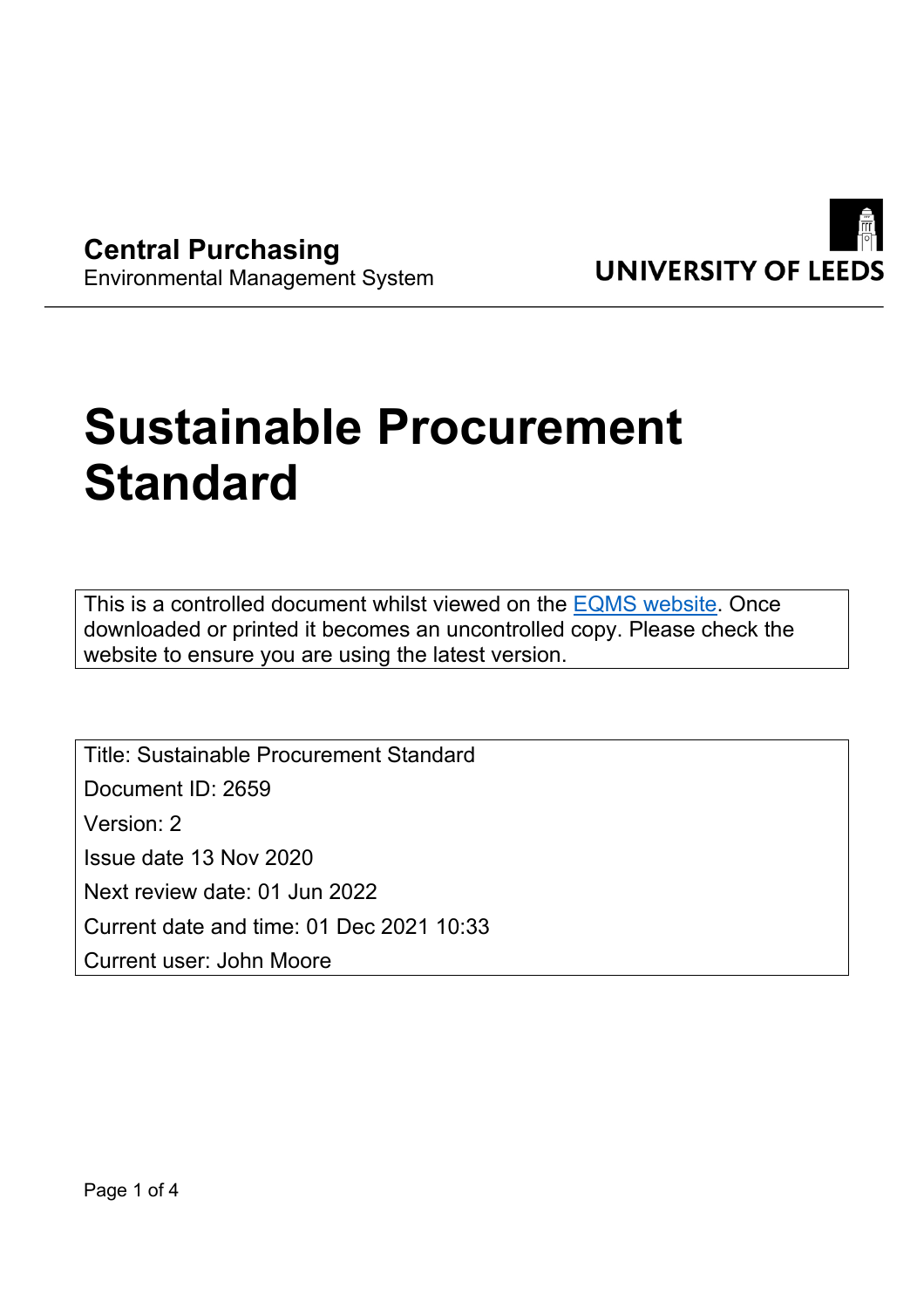### **Introduction**

Sustainable Procurement is a process whereby organisations meet their needs for goods, services, works and utilities in a way that achieves value for money on a whole life basis in terms of generating benefits not only to the organisation, but also to society, the environment and the economy.

The purpose of this Standard is to outline how the University will achieve its strategic sustainability aims through the procurement of its goods and services.

## **Commitments**

The University will ensure that sustainability is embedded into decision making at the earliest stages of procurement, including the initial 'need' for procurement, as well as the overall process. The Purchasing and Sustainability Services will work together to support the wider University community in delivering these commitments, regularly reporting on progress and driving continual improvement. To support this we will:

- Ensure that sustainability is embedded throughout the category-led procurement process
- Identify key risks and opportunities for sustainable procurement on a category level
- Identify sustainable procurement priorities and incorporate into the category management process, adapting with each category
- Ensure that members of the procurement team have the knowledge and capacity to incorporate sustainability into the process
- Support all colleagues involved in the procurement process to incorporate sustainability into decision making at the earliest stage
- Include at least, an average of 15% weighting for sustainability components across all categories within the tender scoring process
- Annually report the sustainability impact of procurement; review the process and promote achievements
- Seek continuous improvement and innovation with regard to sustainable procurement

| Document ID: 2659                | Version: 2                                  | Issue date 13 Nov 2020   |
|----------------------------------|---------------------------------------------|--------------------------|
| Next review date: 01 Jun<br>2022 | Current date and time: 01<br>Dec 2021 10:33 | Current user: John Moore |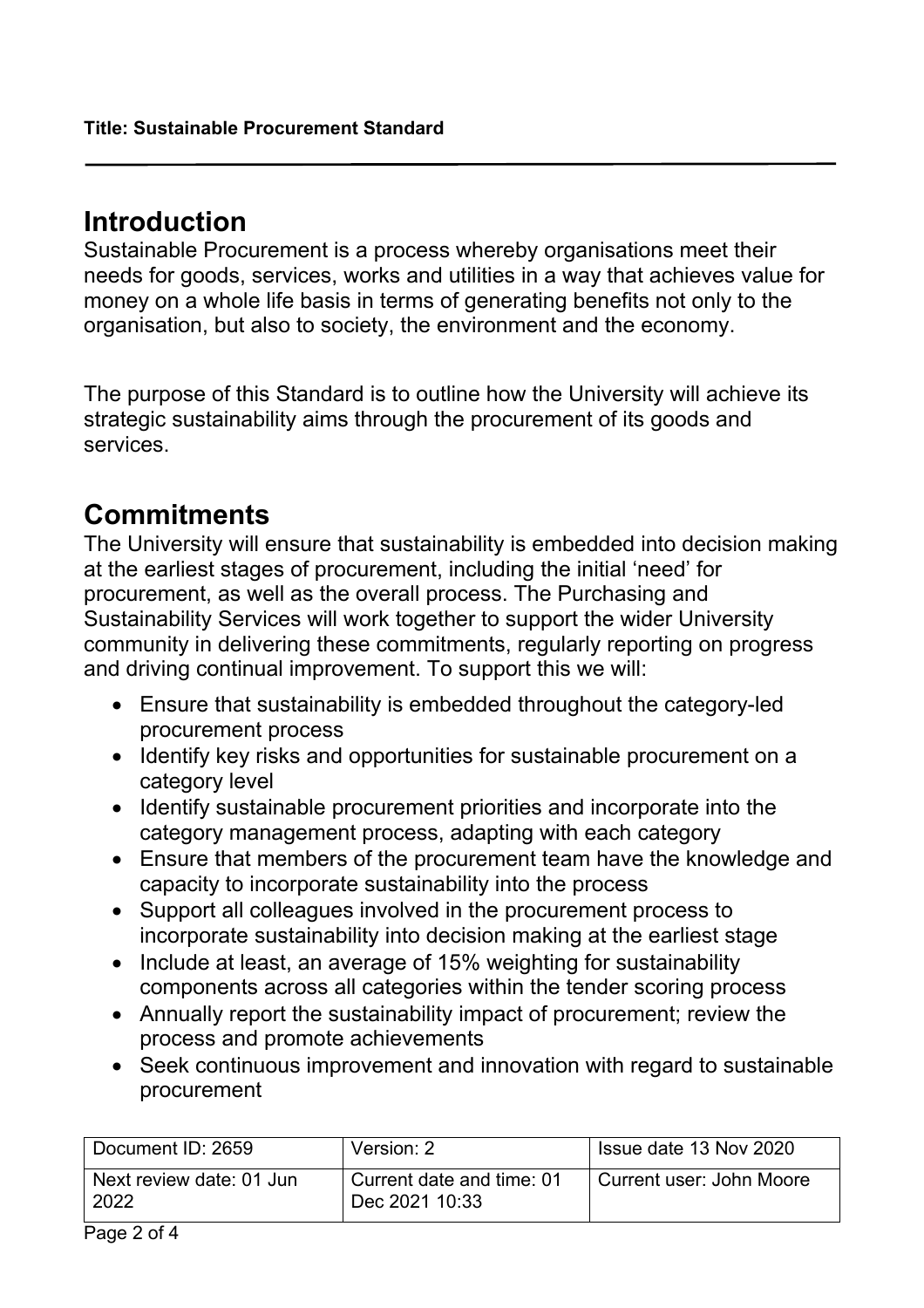- Engage with suppliers to ensure they understand our sustainable procurement requirements, collaborate to find innovative solutions and ensure they meet similar standards within their own supply chain
- Ensure all processes meet current legislation

# **Priorities**

The priorities for Sustainable Procurement have been agreed and established jointly by the Purchasing and the Sustainability Services. These were agreed In January 2020 during a consultation that reviewed sustainability objectives and the importance of sustainable procurement in meeting these. These will be reviewed on a biennial basis to ensure they continue to align to key strategic and compliance objectives outlined by the University.

The current priorities are outlined below:

**Modern Slavery and international labour standards** – ensure the modern slavery statement is met within our supply chain

**Climate Plan** – support the achievement of the University's Climate Plan and 7 principles to mitigate climate change

**#2023plasticfree** – support the University to achieve its pledge to remove single-use plastic from the University by 2023

**Social Impact & Responsibility** – create positive social impact in the local and wider community through our supply chains

# **Responsibilities / Governance**

This standard is applicable to all goods, services and works purchased by the University and is the responsibility of all employees involved in the process.

The Director of Purchasing and Director of Sustainability will ensure there is sufficient knowledge and capacity in their respective Services to deliver the requirements of the standard and facilitate progress across all those included in the process.

| Document ID: 2659                | Version: 2                                  | Issue date 13 Nov 2020     |
|----------------------------------|---------------------------------------------|----------------------------|
| Next review date: 01 Jun<br>2022 | Current date and time: 01<br>Dec 2021 10:33 | ੇ Current user: John Moore |